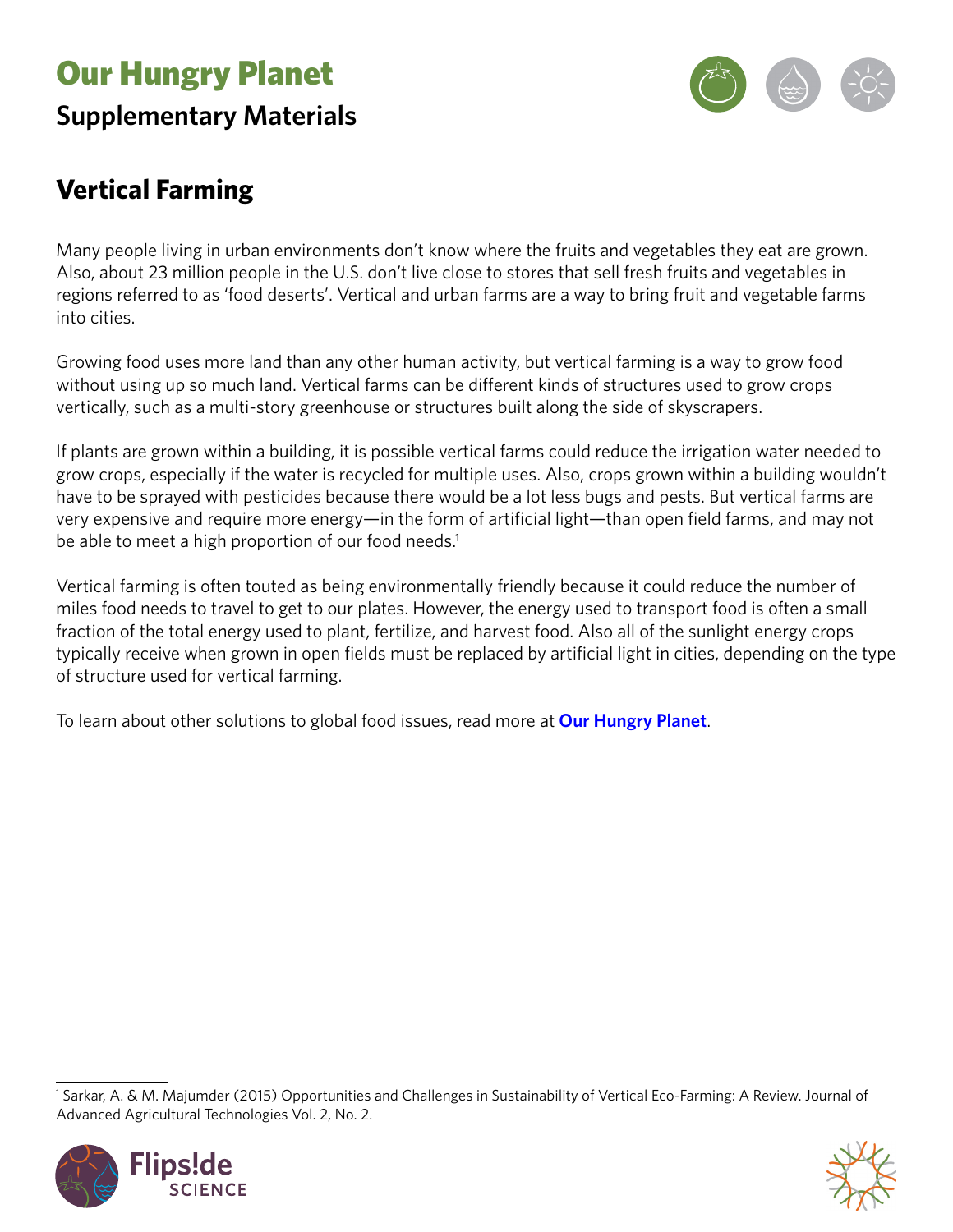

## **Weighing the Benefits and Drawbacks of Vertical Farming**

| For a complex problem, we need<br>to evaluate how a solution fares<br>across multiple dimensions: | <b>Benefits</b> | <b>Drawbacks</b> |
|---------------------------------------------------------------------------------------------------|-----------------|------------------|
| <b>Environmental</b><br><b>Factors</b>                                                            |                 |                  |
| <b>Social &amp; Cultural</b><br><b>Factors</b>                                                    |                 |                  |
| <b>Economic</b><br><b>Factors</b>                                                                 |                 |                  |